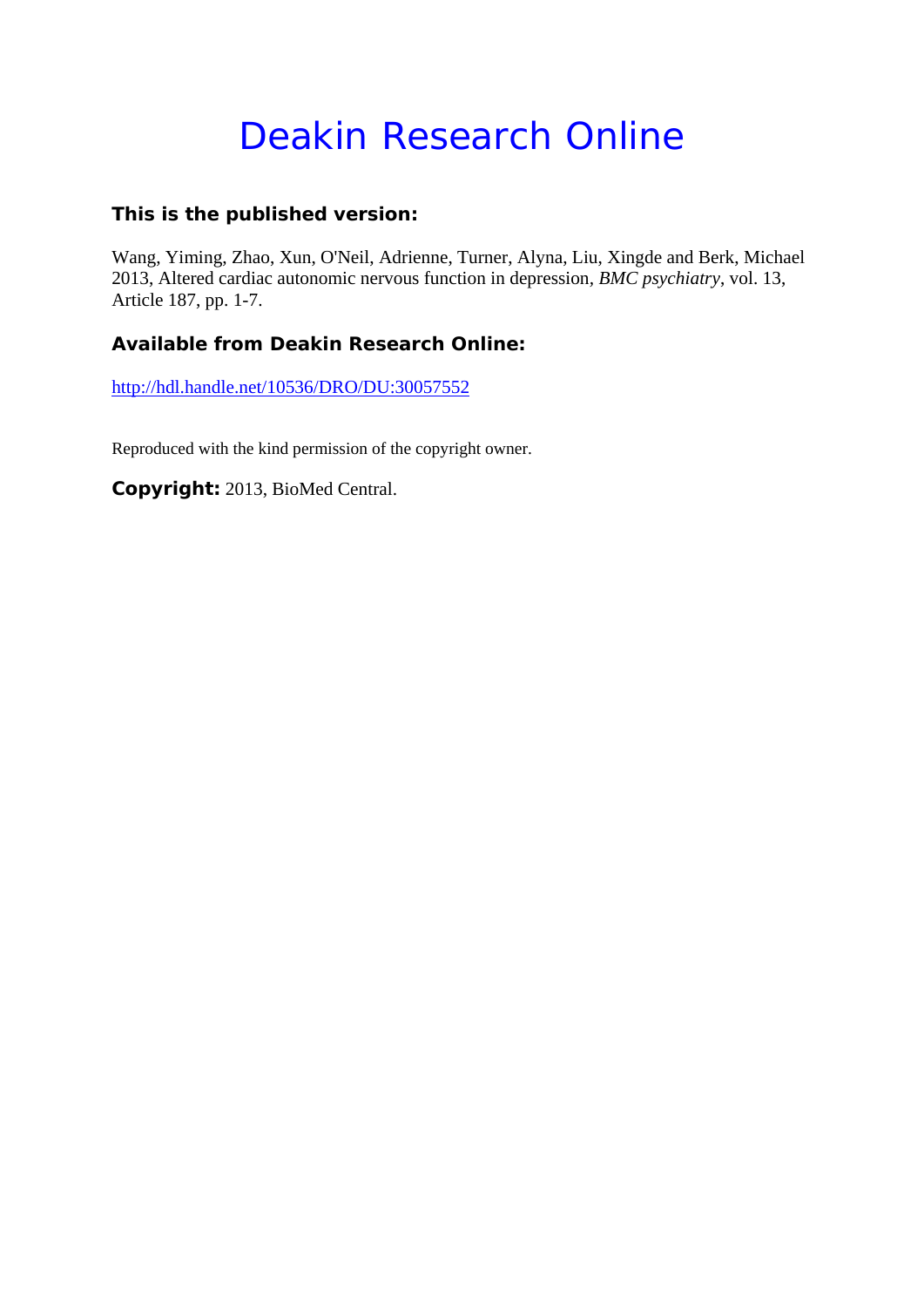# **RESEARCH ARTICLE Example 2014 The SEAR CH ACCESS**



# Altered cardiac autonomic nervous function in depression

Yiming Wang<sup>1,2†</sup>, Xun Zhao<sup>1,3†</sup>, Adrienne O'Neil<sup>2,4</sup>, Alyna Turner<sup>2</sup>, Xingde Liu<sup>5\*</sup> and Michael Berk<sup>2,6,7</sup>

# Abstract

Background: Depression is an independent risk factor for coronary artery disease. Autonomic instability may play a mediating or moderating role in this relationship; however this is not well understood. The objective of this study was to explore cardiac autonomic function and cardiac arrhythmia in depression, the correlation between depression severity and Heart Rate Variability (HRV) related indices, and the prevalence of arrhythmia.

Methods: Individuals (n = 53) with major depression as assessed by the Diagnostic and Statistical Manual of Mental Disorders, who had a Hamilton Rating Scale for Depression (HAMD) score ≥20 and a Zung Self-Rating Depression Scale score > 53 were compared to 53 healthy individuals, matched for age and gender. Multichannel Electrocardiograph ECG-92C data were collected over 24 hours. Long-term changes in HRV were used to assess the following vagally mediated changes in autonomic tone, expressed as time domain indices: Standard deviation of the NN intervals (SDNN), standard deviation of 5 min averaged NN intervals (SDANN), Root Mean Square of the Successive Differences (RMSSD) and percentage of NN intervals > 50 ms different from preceding interval (pNN50). Pearson's correlations were conducted to explore the strength of the association between depression severity (using the SDS and HRV related indices, specifically SDNN and low frequency domain / high frequency domain (LF/HF)).

Results: The values of SDNN, SDANN, RMSSD, PNN50 and HF were lower in the depression group compared to the control group ( $P<.05$ ). The mean value of the LF in the depression group was higher than the in control group ( $P<.05$ ). Furthermore the ratio of LF/HF was higher among the depression group than the control group ( $P<.05$ ). A linear relationship was shown to exist between the severity of the depression and HRV indices. In the depression group, the prevalence of arrhythmia was significantly higher than in the control group (P<.05), particularly supraventricular arrhythmias.

**Conclusions:** Our findings suggest that depression is accompanied by dysfunction of the cardiac autonomic nervous system, and further, that depression severity is linked to severity of this dysfunction. Individuals with depression appear to be susceptible to premature atrial and/or ventricular disease.

Keywords: Depression, Cardiac autonomic nervous system, Heart rate variability, Arrhythmia, Vagus, Cardiovascular disorders

# Background

Prospective research has shown a significant relationship between depression and cardiovascular disease (CVD) [[1\]](#page-6-0). In patients with coronary artery disease (CAD), cooccuring depression is associated with a range of poorer outcome measures [[2-4](#page-6-0)] and a 2–4 fold increase in cardiac mortality and morbidity [\[5](#page-6-0)-[9\]](#page-6-0). Depression has

also recently emerged as a risk factor for the onset of CVD. Individuals with a history of depression are four times more likely to have a heart attack (myocardial infarction; MI) than those without [\[10](#page-6-0)]. However, the underlying physiology of this relationship remains poorly understood.

Data from animal models (e.g. the chronic mild stress (CMS) model) have indicated that depression exascerbates stress reactivity, and is associated with autonomic and cardiovascular dysfunction, including reduced heart rate variability (HRV) as well as elevated heart rate (HR)



© 2013 Wang et al.; licensee BioMed Central Ltd. This is an Open Access article distributed under the terms of the Creative Commons Attribution License [\(http://creativecommons.org/licenses/by/2.0\)](http://dx.doi.org/10.1155/2012/931943), which permits unrestricted use, distribution, and reproduction in any medium, provided the original work is properly cited.

<sup>\*</sup> Correspondence: [lxdwangyiming@aliyun.com](mailto:lxdwangyiming@aliyun.com) †

Equal contributors

<sup>5</sup> Department of Cardiology, The Affiliated Hospital of Guiyang Medical University, Guiyang, Guizhou 550004, China

Full list of author information is available at the end of the article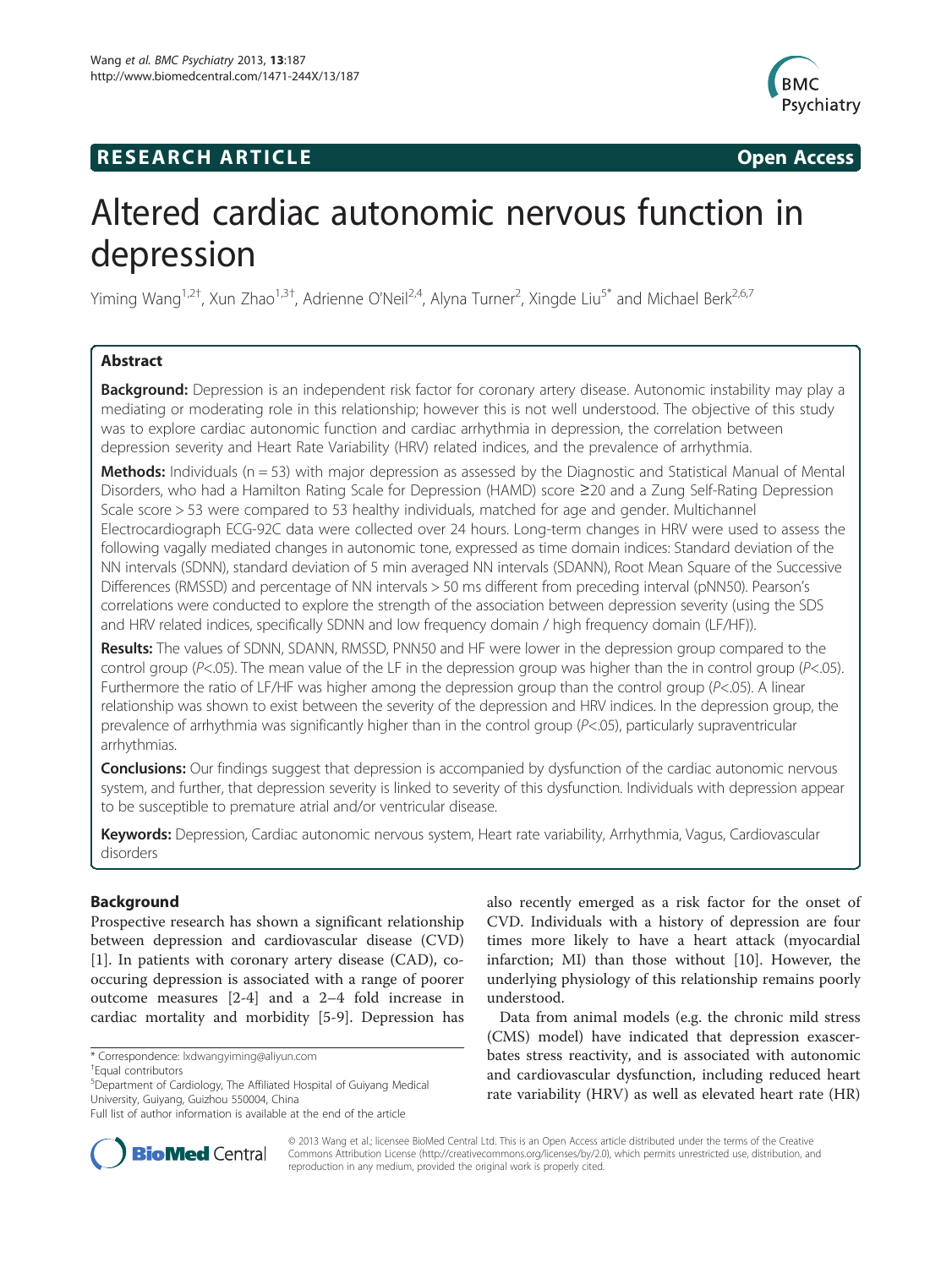and sympathetic cardiac tone [[11](#page-6-0)-[13\]](#page-6-0). Studies conducted in human populations have also reported a relationship between cardiac autonomic dysfunction and altered cardiovascular reactivity [\[14](#page-6-0)]. While the pathophysiologic mechanisms linking cardiovascular events to depression are unclear, there is evidence implicating lower HRV, sympathetic tone changes, arrhythmias, and changes in ventricular electrophysiological properties [[15](#page-6-0)]. HRV in particular is of increasing interest, due to its clinical application [[16\]](#page-6-0), and has been used as an index of cardiac autonomic functioning in patients with psychiatric disorders, personality or communication disorders.

To date, studies examining HRV in patients with existing CVD have produced inconsistent results. Several studies have found that reduced HRV in patients with post-MI depression [[17,18\]](#page-7-0) is linked to increased cardiac mortality, whereas other studies have shown no relationship between depression and low HRV in patients with stable CAD [\[16](#page-6-0)]. Exacerbating these inconsistencies is evidence that anxiety, which commonly co-occurs with depression, is associated with changes to HRV, and is implicated as an independent predictor of reduced parasympathetic activity in MI patients [\[19](#page-7-0)].

In order to elucidate the association between depression and cardiac autonomic nervous function, a comprehensive investigation of autonomic nervous system dysfunction in psychiatric populations is required. Patients with depression often suffer from symptoms of autonomic nervous system dysfunction such as palpitations occurring with a normal sinus rhythm as measured by electrocardiogram (ECG). Importantly, autonomic dysfunction and abnormal microvolt T wave alternans in these patients can increase the probability of sudden death [\[20\]](#page-7-0). We therefore sought to investigate cardiac autonomic function among individuals with and without depression, to determine the correlation between depression severity and HRV-related indices and to assess the prevalence of arrhythmia in this population.

# Methods

# Subjects

The depression group consisted of 53 patients (25 male, 28 female; age range 20–65, mean  $40.9 \pm 10.5$ ), who were hospitalized for major depression in the Psychiatry Department of the affiliated hospital of Guiyang Medical University between March and December, 2012.

Study participants were those with a primary diagnosis of depression. To be eligible for inclusion in the study, all subjects met diagnostic criteria for depression as assessed by the Structured Clinical Interview for Diagnostic and Statistical Manual of the American Psychiatric Association-IV-TR (DSM-IV-TR) Axis I disorders (SCID). In addition, they were assessed using the Hamilton Rating Scale for Depression (HAMD), the Zung Selfrating Depression Scale (SDS) and Hamilton Anxiety Scale (HAMA). Inclusion criteria were a HAMD ≥ 20, a SDS > 53 and a depression severity index range of 0.25- 1.0. Exclusion criteria included a HAMA score >14 points (to exclude patients with primary anxiety disorders); a diagnosis of an organic depressive disorder or substance dependence; or a history of any other psychiatric illness. Patients with a current or past history of acute myocardial infarction (as assessed by ECG testing) or comorbid medical conditions including diabetes mellitus were also excluded. Anti-depressant medication usage was not an exclusion criterion, as all patients were receiving SSRIs treatment.

The control group ( $n = 53$ , M 27, F 26; age range 20– 63, mean  $42.1 \pm 11.61$  consisted of normal healthy volunteers with a HAMD score <20, a HAMA score <7, and no history of depression, anxiety or somatic disorders.

# Consent

All participants gave their written informed consent to participate in the study. The procedures followed were in accordance with the revised edition of the Declaration of Helsinki of 1964 [[21\]](#page-7-0).

# **Ethics**

The study was approved by the ethics Committee on the Guidelines for Experiment at Guiyang Medical University (NO 04/2012).

# Assessment

#### Experiment processes

All participants were familiarized with the research protocol. Participants were precluded from taking any agents capable of influencing heart rate 48 hours prior to the experiments, such as Beta Blockers, cigarettes, alcohol, tea and coffee drinks, or from undertaking strenuous exercise within 24 hours of the assessments. Prior to the procedures, participants were asked to stay in a quiet room and rest for 15 minutes. Electrodes were attached and results analyzed by the same doctor.

#### Dynamic electrocardiogram collection

Twenty four hour ambulatory ECG data for all subjects was collected between 8:00 am to 8:00 am the next morning. Assessment of arrythmias was conducted by a technician who was blind to group allocation. HRV parameter values were analyzed using the ECG-92C multichannel electrocardiograph (Shanghai Photoelectric Electronic Medical Instruments Co., Ltd.). Paroxysmal tachycardia was diagnosed using repeated ECG readings (3+).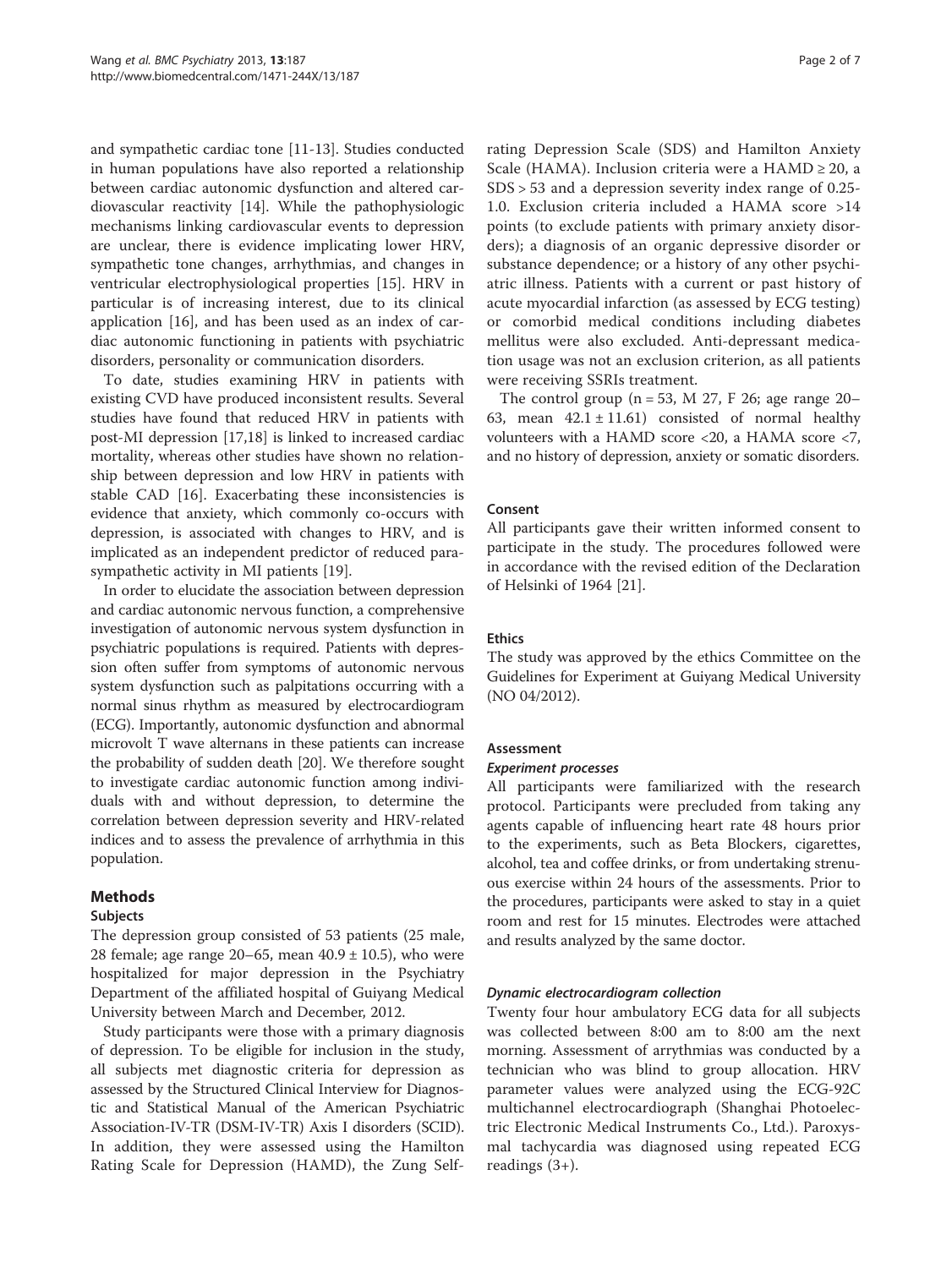#### The depression severity index

The Zung Self-rating Depression Scale (SDS) is a 20-item self-report questionnaire that was used to assess depression severity. The total raw score is calculated by summing all items. The SDS depression severity index is calculated by the formula "SDS Index = Raw Score/80" [\[22\]](#page-7-0).

Time and frequency domain index absolute measures of HRV HRV, the physiological phenomenon where the sinus cardiac rhythm varies from the mean heart rate, is measured over a 24 hour monitoring period. It is a quantitative, non-invasive and highly reproducible index of cardiac autonomic function and an important indicator of the balance of sympathetic and parasympathetic tone. It reflects the autonomic nervous control of heart function by a dynamic controlling effect [\[23](#page-7-0)]. Time-domain analysis indices include SDNN, SDANN, RMSSD and PNN50 by the beat-to-beat or NN intervals. The SDNN (Standard deviation of the NN intervals) is an overall measure of HRV size and reflects all long-term components, indicative of dysregulation of the parasympathetic and sympathetic nerve function. SDANN (standard deviation of 5 min averaged NN intervals) is a sensitive index of the variability of the average of 5 minute periods, and reflects circadian influences including changes in position and physical activity. Both RMSSD (Root Mean Square of the Successive Differences) and pNN50 (percentage of NN intervals > 50 ms different from preceding interval) are linked to short-term changes in HRV rather than diurnal variations, and reflect vagally mediated changes in autonomic tone.

Frequency domain (power spectral density) analysis indices [\[24,25\]](#page-7-0) at different amplitudes and frequencies describe the periodic oscillations in the decomposition of heart rate signals. This is assessed by the area (or power spectral density) of each component. Absolute values are expressed in ms<sup>2</sup>. Frequency domain indices include: the very low frequency band (VLF, <0.003- 0.04 Hz, ms2); low-frequency power (LF, 0.04–0.15 Hz, ms<sup>2</sup>), a mixture of sympathetic and parasympathetic activity; high-frequency power (HF,  $0.15$ -0.4 Hz,  $\text{ms}^2$ ), describing parasympathetic tone; and the low-high frequency power ratio (LF/HF), which reflects the balance of sympathetic and parasympathetic innervations. The LF/HF ratio has been shown to be a good indicator of the sympathovagal balance of the autonomic nervous system [[26\]](#page-7-0). HF and LF power were calculated using fast Fourier transformation (FFT). FFT is a rapid and simple nonparametric method, characterized by specified frequency windows for the frequency components. Because absolute values are more sensitive than normalized indices in the analysis of 24 h HRV indices, absolute values of the direct measures were utilized and expressed in  $\text{ms}^2$  for the purpose of this study.

#### Statistical analyses

Key characteristics and clinical parameters were expressed as Means (± SEM), with independent samples t-tests used to determine differences between the depression and control groups. Correlations between depression severity and the HRV indices, specifically SDNN and LF/HF, were assessed using Pearson's analysis. SDNN reflects the total variability over the period of recording, hence has been shown to be the most significant prognostic value among time domain parameters [[27](#page-7-0)]. For each participant, the presence of an arrhythmia was defined as the occurrence of single or paired atrial and/or ventricular premature beats as detected on the ECG. Significant between group differences in the prevalence of arrhythmias were calculated using the Chi-square test. SPSS19.0 software was used and the level of significance was set at  $P<0.05$ .

#### Results

#### Demographic features

The key characteristics of the sample are displayed in Table 1. No statistically significant differences in demographic variables (age, sex, BP, smoking) were observed between the control and depression groups. Those in the depression group were slightly younger (40.9 years), had a higher mean systolic blood pressure (BP) and lower diastolic BP, and a higher rate of smoking than in the control group. Selective serotonin-reuptake inhibitors (SSRIs) were routinely used to treat to patients with major depression (dosing paroxetine 40 mg/d in 15 cases, escitalopram 20 mg/d in 18 cases, sertraline 100 mg/d in 20 cases).

#### The time domain indices of HRV

The comparison between the time domain indices of HRV in the two groups is illustrated in Table [2.](#page-4-0) In the depression group, the values of SDNN, SDANN, RMSSD, and PNN50 were significantly lower than that of the control group  $(P<.05)$ .

#### The frequency domain indices of HRV

The comparison between the mean frequency domain indices of HRV for the two groups is illustrated in

#### Table 1 Demographic data between the control and depression groups (Mean  $\pm$  SEM, n = 53) unless indicated

| Items                    | Control          | Depression      |
|--------------------------|------------------|-----------------|
| Ages (years)             | $42.1 \pm 11.61$ | $40.9 \pm 10.5$ |
| (Ranges)                 | $20 - 63$        | $20 - 65$       |
| Gender (male/female) (n) | 27/26 (51%/49%)  | 25/28 (47%/53%) |
| Resting SBP (mm Hg)      | $125 \pm 20$     | $130 \pm 22$    |
| Resting DBP (mm Hg)      | $74 + 9$         | $70 + 10$       |
| Smokers/non-smokers (n)  | 24/29 (45%/55%)  | 28/25 (53%/47%) |

No significant differences in the demographic variables (age, sex, blood pressure, smoking) between the control and depression groups, were observed.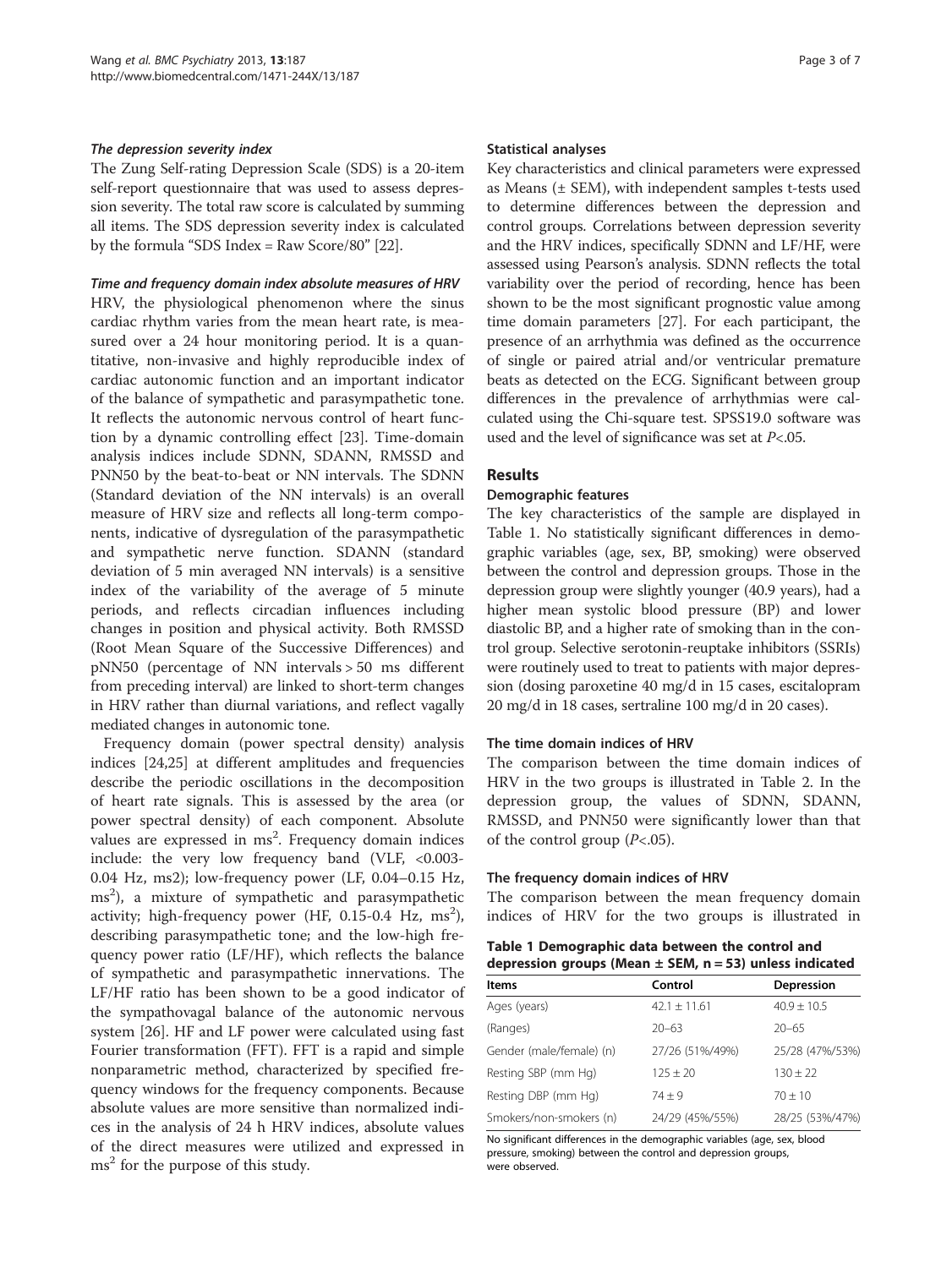<span id="page-4-0"></span>Table 2 Comparison of time domain indices of HRV  $(Mean \pm SEM, n=53)$ 

| Indexes $(ms^2)$ | <b>Depression</b> | Control          |
|------------------|-------------------|------------------|
| <b>SDNN</b>      | $93.13 + 16.12**$ | $110.57 + 20.10$ |
| SDANN            | $84.34 + 15.46*$  | $91.09 + 12.69$  |
| <b>RMSSD</b>     | $38.83 + 8.82*$   | $43.64 + 11.01$  |
| PNN50            | $11.05 + 7.32*$   | $14.07 + 6.72$   |
|                  |                   |                  |

Note: compared to control group, \*P<.05,\*\* P<.01.

Table 3. The values of LF and LF/HF were significantly higher in the depression group than the control group  $(P<.05)$ , and the value of HF was significantly lower in the depression than the control group  $(P<.05)$ .

# The relationship between depression severity and HRV indices

Associations between the SDS depression severity index and HRV related indices are illustrated in Figures 1 & 2. A linear relationship was evident between the depression severity index and the value of LF/HF (Figure 1). Pearson's relativity analysis showed a positive correlation between the two groups  $(P<sub>0</sub>, 05, r = .335)$ . A negative correlation was observed between the depression severity index and the value of SDNN (Figure 2;  $P < .05$ ; r = -.298), suggesting more severe depression was accompanied by a higher mean level of cardiac autonomic dysfunction.

# The prevalence of arrhythmia in depression

There was a higher prevalence of arrhythmias, including single atrial premature beats, paired atrial premature beats and paired ventricular premature beats in the depressed group compared to the control group,  $P < .05$ . (Figure [3](#page-5-0)).

# **Discussion**

This study demonstrated that, when compared with a healthy control group, patients hospitalized for clinical depression exhibit altered cardiac nervous function, evidenced by a lower high frequency domain index and a higher low frequency domain index and LF/HF ratio. Increases in the severity of depressive symptoms were shown to exacerbate these trends. Arrhythmias, particularly supraventricular arrhythmias, were over-represented in depressed patients when compared to those without.

Table 3 Comparison of frequency domain indices of HRV  $(Mean \pm SEM, n=53)$ 

| Indexes $(ms^2)$ | <b>Depression</b> | Control        |
|------------------|-------------------|----------------|
| ΤF               | $19.17 + 6.48*$   | $16.41 + 5.15$ |
| <b>HF</b>        | $18.64 + 4.34*$   | $20.95 + 5.86$ |
| I F/HF           | $1.05 + 0.35*$    | $0.86 + 0.41$  |

Note: compared to control group, \*P<.05.



and LF/HF. Pearson relativity analysis shows a positive correlation between depressive severity index and LF/HF (P<.05,  $r = .335$ ).

The findings from this study are consistent with the hypothesis that cardiac autonomic dysfunction is experienced by individuals with depression, especially decreased parasympathetic nerve activity (as evidenced by decreased values of the time domain indexes). This is supported by other studies of patients with depression that have applied other assessment techniques. For example, Bi et.al [[28](#page-7-0)] found that patients with depression experienced autonomic nervous dysfunction using sympathetic skin response measures.

There may be a number of explanations for this finding. A mood disorder may trigger a series of adverse cardiovascular factors that evoke pathophysiological changes, which have been detailed previously [\[29\]](#page-7-0). These study [[2-4\]](#page-6-0) have demonstrated a significant relationship between depression and cardiovascular risk factors that are known to lead to adverse outcomes. Battacharyya et al. [\[30\]](#page-7-0) hypothesized that the relationship between depression and cardiovascular risk may be explained by enhanced parasympathetic control. We suggest that the decreased HF and increased LF and LF/HF ratio

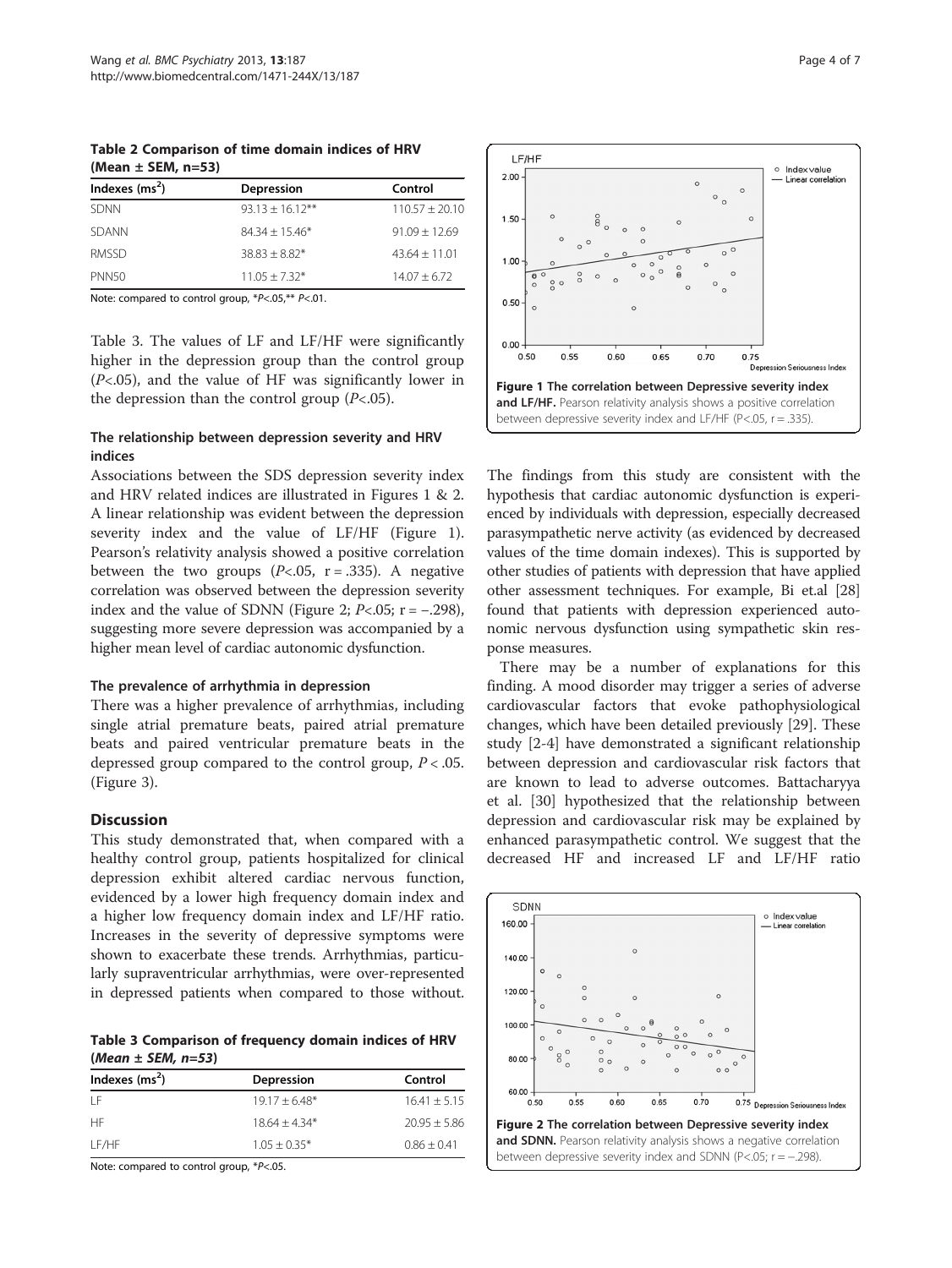<span id="page-5-0"></span>

observed in our study (using frequency domain analysis) is indicative of reduced parasympathetic nerve activities and the imbalance of sympathetic and parasympathetic innervation, which may reflect dysregulation of sympathetic and parasympathetic coordination in depression. LF reflects the influence of sympathetic and parasympathetic nervous activity on heart rate fluctuation, and has relevance to vessel baroreflex effects. As such, enhanced vascular baroreceptor reflex resulting from emotional stress can induce increased LF. This is consistent with clinical manifestations in patients with depression who experience excessive tension, palpitation, chest tightness and other physical symptoms. HF may represent both vagus nerve activity and respiratory activity. However, Berger [[31](#page-7-0)] found that while vagus activity was reduced in their group of depressed patients, there was no relationship between parasympathetic nervous activity and the frequency and rhythm of respiration. As there is a direct effect on HRV [\[32](#page-7-0)], where HRV is smaller if parasympathetic activity is lower and vice versa, we propose that parasympathetic nervous activity predominantly influences cardioregulatory function. Pathophysiological links between depression and cardiovascular system dysfunction include reduced HRV, changed sympathetic nerve activity, arrhythmia, and altered ventricular electrophysiological properties [\[15\]](#page-6-0). In examining HRV in depressed patients in our study, we speculated that the relative increase in sympathetic tone and corresponding reduction of parasympathetic tone may be a mechanism associated with this phenomenon and arrhythmia induction.

Our finding that a linear relationship exists between depression severity and HRV is consistent with previous research. Stein [[33](#page-7-0)] found that cardiac patients with severe depression experienced significantly reduced HRV and increased mortality; a linear relationship between depression severity and level of cardiac autonomic dysfunction was observed. Agatisa [\[34](#page-7-0)] reported that recurrent episodes of elevated depressive symptoms were related to a greater risk of coronary and aortic atherosclerosis among those not yet diagnosed as having coronary disease. Some reports suggest the cardiac autonomic dysfunction in depressed patients may increase the risk of arrhythmia; which itself is a risk factor for coronary and other cardiovascular disorders. Indeed, we demonstrated a higher prevalence of arrhythmia in depressed patients compared with controls; a finding that may go some way to partially identifying a pathway by which depressed individuals are at increased susceptibility to CVD onset. That people with depression are more vulnerable to arrhythmias, especially supraventricular arrhythmias, such as single atrial premature beats, paired atrial premature beats and single ventricular premature beats, is in general agreement with the concept that there is a relationship between arrhythmia and emotional turbulence [\[35](#page-7-0)], which may be related to increased sympathetic nervous system activity [\[36\]](#page-7-0). Adrenergic secretion can increase the autorhythmicity of heart purkinje fibers, reducing the excited domain of the diastolic period and inducing sympathetic excitability. As a result, it may increase the probability of ventricular arrhythmia. Hyper-responsivity of sympathetic nervous activity may also constitute a risk factor for the development or progression of CVD [\[36\]](#page-7-0).

Some of the inconsistencies in the evidence base surrounding the relationship between HRV and depression may be explained by variance in study design, assessment techniques and/or markers of autonomic functions used across studies [[37](#page-7-0)]. In this study, we analyzed HRV and evaluated autonomic function through analysis of the time-domain indexes SDNN, SDANN, RMSSD and PNN50. The domain parameters of HRV used in this study are considered a reliable indicator for risk of malignant ventricular arrhythmias and sudden cardiac death when compared with ventricular late potentials, left ventricular ejection fraction, QT dispersion and the level of cardiac function [\[38,39](#page-7-0)]. Altered HRV may therefore be useful for predicting arrhythmia risk in patients with depression.

We acknowledge several limitations of this study. Ours was a sample taken from patients undergoing hospitalization and subsequent treatment for major depression. Based on the pre-determined selection criteria, they had few anxiety symptoms, a low risk of suicide, and an absence of acute myocardial infarction. While these criteria were employed in order to reduce the impact of confounding variables on our outcome of interest, this selection bias may affect the generalizability of our results. Secondly, the sample size was relatively small, limiting our ability to analyse the relationship between depression severity and HRV and perform meaningful sub-group analyses. Although it should be acknowledged that the markers of autonomic function are indirect measures, the comprehensiveness of the data including gold standard measures of depression using diagnostic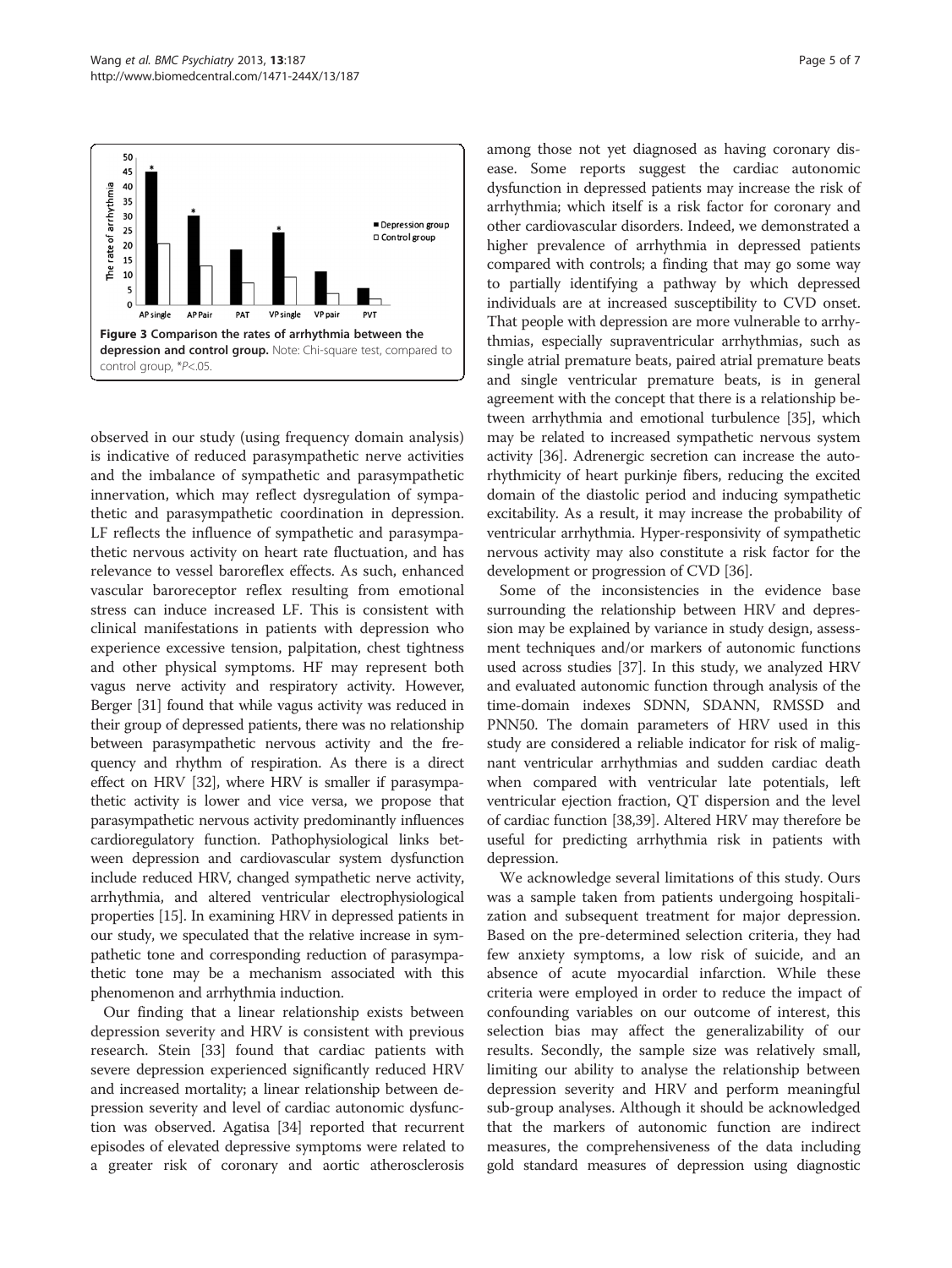<span id="page-6-0"></span>psychiatric interviewing and HRV using domain parameters are strengths of this study. Thirdly, the cross sectional nature of the study does not allow examination of autonomic dysfunction across the disease course to determine whether remission affects this marker. Lastly, multiple comparisons were not undertaken as part of our statistical analyses; for example the effects of medication usage remain undetermined as all patients in the depressed group were receiving medication. We do acknowledge that SSRI have been shown to impact on cardiac rhythm, thus it is possible that using a sample comprising those on antidepressants may have diluted or alternatively, magnified our findings, compared with a sample from the general population, or using depressed individuals who were not on medication. Therefore, results should be interpreted with caution.

#### Conclusions

Our findings suggest that depression is accompanied by dysfunction of the cardiac autonomic nervous system, and further, that depression severity is linked to severity of this dysfunction. Individuals with depression appear to be susceptible to premature atrial and/or ventricular disease.

#### Abbreviations

CAD: Coronary artery disease; HAMD: Hamilton rating scale for depression; SDS: Self-rating depression scale; CMS: Chronic mild stress; HRV: Heart rate variability; SSRIs: Selective serotonin-reuptake inhibitors; HAMA: Hamilton anxiety scale; SDS: Self-rating depression scale; SDNN: Standard deviation of the NN intervals; SDANN: Standard deviation of 5 min averaged NN intervals; RMSSD: Root mean square of the successive differences; pNN50: Percentage of NN intervals > 50 ms different from preceding interval; VLF: Very low frequency band; LF: Low-frequency power; HF: High-frequency power; LF/ HF: Ratio of low-high frequency power; FFT: Fast fourier transformation.

#### Competing interests

Michael Berk has received Grant/Research Support from the NIH, Cooperative Research Centre, Simons Autism Foundation, Cancer Council of Victoria, Stanley Medical Research Foundation, MBF, NHMRC, Beyond Blue, Geelong Medical Research Foundation, Bristol Myers Squibb, Eli Lilly, Glaxo SmithKline, Organon, Novartis, Mayne Pharma and Servier, has been a speaker for Astra Zeneca, Bristol Myers Squibb, Eli Lilly, Glaxo SmithKline, Janssen Cilag, Lundbeck, Meat and Livestock Board, Merck, Pfizer, Sanofi Synthelabo, Servier, Solvay and Wyeth, and served as a consultant to Astra Zeneca, Bristol Myers Squibb, Eli Lilly, Glaxo SmithKline, Janssen Cilag, Lundbeck and Servier. The other authors declare that they have no conflicts interests.

#### Authors' contributions

YW and XL participated in the design of the study and performed the statistical analysis, MB, AO and AT participated in coordination and drafting of the manuscript. XZ carried out the studies tests. All authors participated in data interpretation, drafting of the manuscript and have read and approved the final manuscript.

#### Acknowledgements

This study was supported by Starting Fund of returned overseas students of Guiyang Medical University (China), 2012038. All authors had a role in either the design of study, in the collection of material, analysis and interpretation of data, in the writing of the paper; and in the decision to submit the paper for publication.

#### Author details

<sup>1</sup>Department of Psychiatry, The Affiliated Hospital of Guiyang Medical University, Guiyang, Guizhou 550004, China. <sup>2</sup>IMPACT Strategic Research Centre, School of Medicine, Deakin University, Geelong 3220, Australia. <sup>3</sup> Affiliated Hospital of Jining Medical University, Jining, Shangdong 250000, China. <sup>4</sup>School of Public Health and Preventive Medicine, Monash University, Melbourne 3004, Australia. <sup>5</sup>Department of Cardiology, The Affiliated Hospital of Guiyang Medical University, Guiyang, Guizhou 550004, China. <sup>6</sup>Department of Psychiatry, Centre of Youth Mental Health, The University of Melbourne, Parkville, Melbourne, VIC 3052, Australia. <sup>7</sup>Florey Institute of Neuroscience and Mental Health, University of Melbourne, Parkville, Melbourne, VIC 3010, Australia.

#### Received: 25 March 2013 Accepted: 9 July 2013 Published: 10 July 2013

#### References

- Patron E, Messerotti Benvenuti S, Favretto G, Valfrè C, Bonfà C, Gasparotto R, Palomba D: Association between depression and heart rate variability in patients after cardiac surgery: a pilot study. J Psychosom Res 2012, 73:42-46.
- 2. Tylee A, Haddad M, Barley E, Ashworth M, Brown J, Chambers J, Farmer A, Fortune Z, Lawton R, Leese M, Mann A, McCrone P, Murray J, Pariante C, Phillips R, Rose D, Rowlands G, Sabes-Figuera R, Smith A, Walters P: A pilot randomised controlled trial of personalised care for depressed patients with symptomatic coronary heart disease in South London general practices: the UPBEAT-UK RCT protocol and recruitment. BMC Psychiatry 2012, 6:12–58.
- 3. Charlson FJ, Stapelberg NJC, Baxter AJ, Whiteford HA: Should global burden of disease estimates include depression as a risk factor for coronary heart disease? BMC Med 2011, 9:1–6.
- 4. Spertus JA, McDonell M, Woodman CL, Fihn SD: Association between depression and worse disease-specific functional status in outpatients with coronary artery disease. Am Heart J 2000, 140:105-110.
- Carney RM, Freedland KE, Miller GE, Jaffe AS: Depression as a risk factor for cardiac mortality and morbidity: a review of potential mechanisms. J Psy chosom Res 2002, 53:897–902.
- 6. Nicholson A, Kuper H, Hemingway H: Depression as an aetiologic and prognostic factor in coronary heart disease: a meta-analysis of 6362 events among 146 538 participants in 54 observational studies. Eur Heart J 2006, 27:2763–2774.
- Barth J, Schumacher M, Herrmann-Lingen C: Depression a risk factor for mortality in patients with coronary heart disease: a meta-analysis. Psychosom Med 2004, 66:802–813.
- 8. Penninx BW, Beekman AT, Honig A, Deeg DJ, Schoevers RA, van Eijk JT, van Tilburg W: Depression and cardiac mortality: results from a communitybased longitudinal study. Arch Gen Psychiatry 2001, 58:221–227.
- 9. Whang W, Kubzansky LD, Kawachi I, Rexrode KM, Kroenke CH, Glynn RJ, Garan H, Albert CM: Depression and risk of sudden cardiac death and coronary heart disease in women: results from the nurses' health study. J Am Coll Cardiol 2009, 53:950–958.
- 10. Pratt LA, Ford DE, Crum RM, Armenian HK, Gallo JJ, Eaton WW: Depression, psychotropic medication, and risk of myocardial infarction: prospective data from the Baltimore ECA Follow-up. Circulation 1996, 94:3123–3129.
- 11. Grippo AJ, Beltz TG, Johnson AK: Behavioral and cardiovascular changes in the chronic mild stress model of depression. Physiol Behav 2003, 78:703-710.
- 12. Carney RM, Saunders RD, Freedland KE, Stein P, Rich MW, Jaffe AS: Association of depression with reduced heart rate variability in coronary artery disease. Am J Cardiol 1995, 76:562-564.
- 13. Strekalova T, Spanagel R, Bartsch D, Henn FA, Gass P: Stress-induced anhedonia in mice is associated with deficits in forced swimming and exploration. Neuropsychopharmacology 2004, 29:2007–2017.
- 14. Ehrenthal JC, Herrmann-Lingen C, Fey M, Schauenburg H: Altered cardiovascular adaptability in depressed patients without heart disease. World J Biol Psychiatry 2010, 11:586–593.
- 15. Khawaja IS, Westermeyer JJ, Gajwani P, Feinstein RE: Depression and coronary artery disease: the association, mechanisms, and therapeutic implications. Psychiatry (Edgemont) 2009, 6:38–51.
- 16. Gehi A, Mangano D, Pipkin S, Browner WS, Whooley MA: Depression and heart rate variability in patients with stable coronary heart disease: findings from the heart and soul study. Arch Gen Psychiat 2005, 62:661–666.